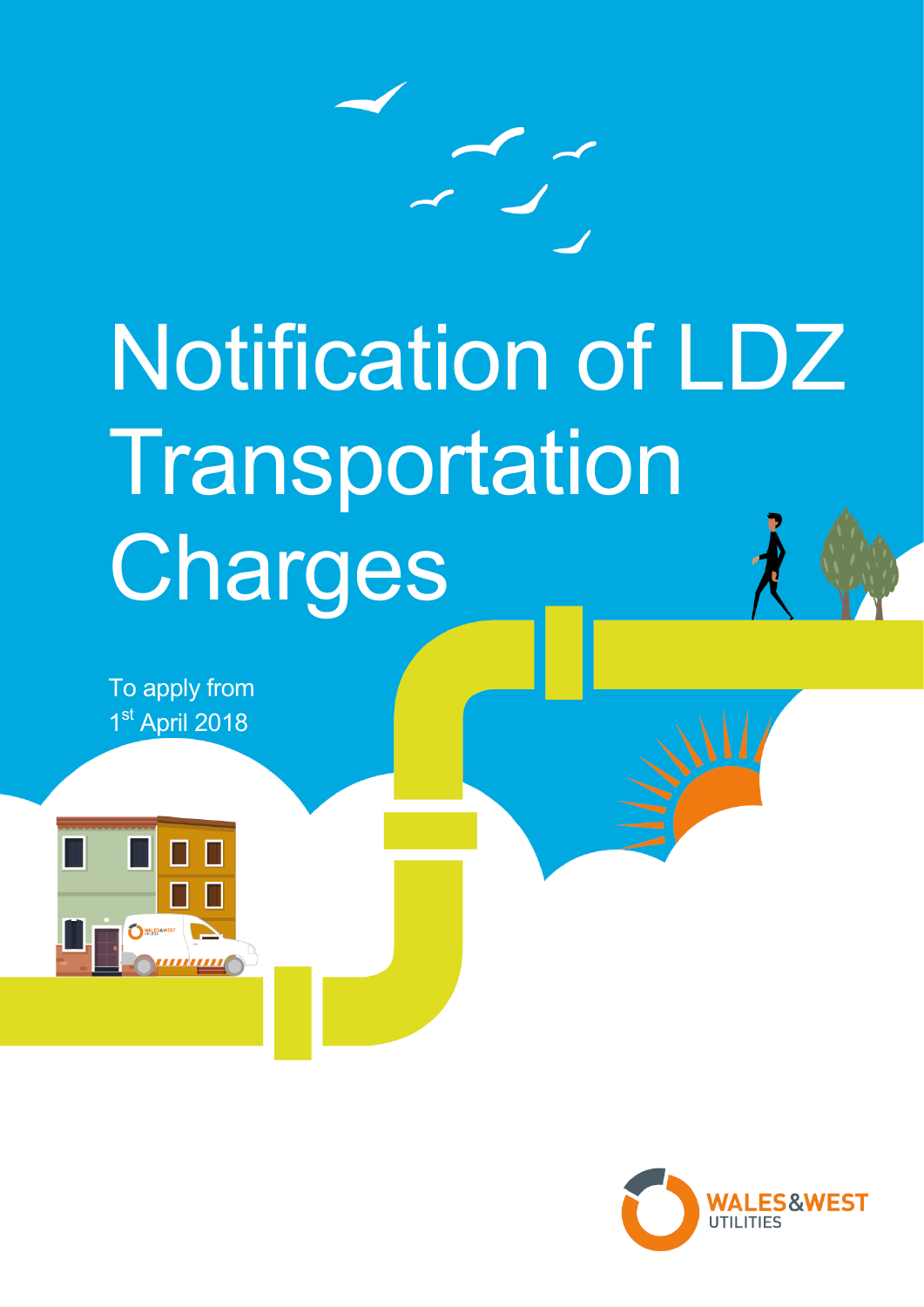# **I**Contents

|     | 1.0 Introduction                        | 3  |
|-----|-----------------------------------------|----|
|     | <b>2.0 Allowed Revenue</b>              | 7  |
|     | <b>3.0 Transportation Charges</b>       | 10 |
|     | 4.0 Other Charges                       | 12 |
|     | 5.0 LDZ System Entry                    | 13 |
| 6.0 | <b>Charge Types and Invoice Mapping</b> | 15 |

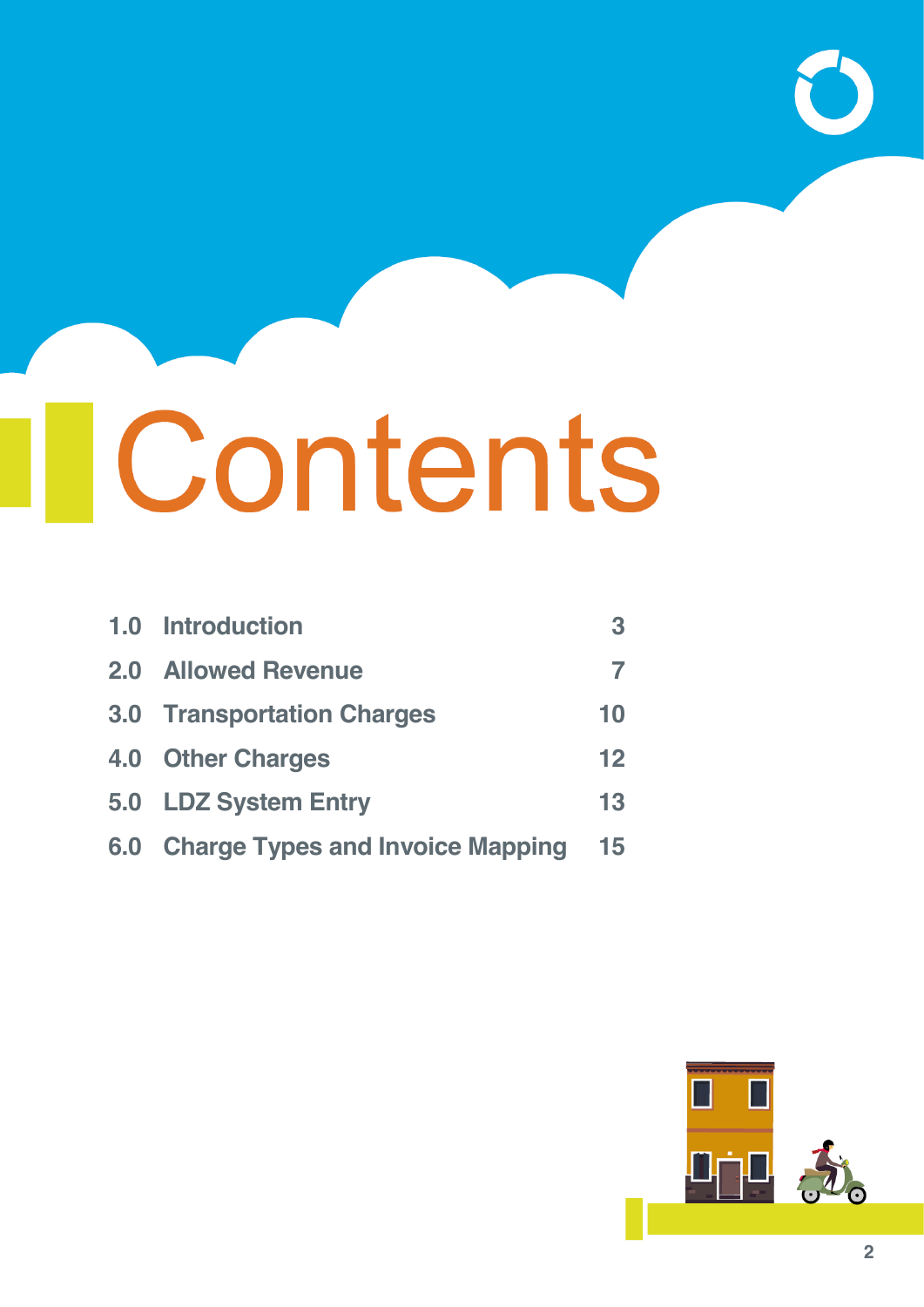#### <span id="page-2-0"></span>**1.0 Introduction**



This publication sets out the Local Distribution Zone (LDZ) transportation charges which will apply from 1<sup>st</sup> April 2018 for the use of the Wales & West Utilities Ltd (WWU) Distribution Network (DN), as required by Standard Special Condition A4 of the Gas Transporter Licence. This document does not override or vary any of the statutory, licence or Uniform Network Code (UNC) obligations upon WWU.

Our final transportation price change will be an average increase of 5.6% comprising:

| <b>Average Price Change</b>         |                                                      |                         |                   |               |  |  |
|-------------------------------------|------------------------------------------------------|-------------------------|-------------------|---------------|--|--|
|                                     | 5.6%                                                 |                         |                   |               |  |  |
|                                     |                                                      | (Indicative: 6.9%)      |                   |               |  |  |
|                                     | <b>Transportation Income</b><br><b>Exit Capacity</b> |                         |                   |               |  |  |
| Final: 0.4%                         |                                                      |                         |                   | Final: 80.0%  |  |  |
| (Indicate: 1.6%)                    |                                                      |                         | (Indicate: 83.2%) |               |  |  |
| <b>Commodity</b><br><b>Capacity</b> |                                                      | <b>Exit Zone</b>        |                   |               |  |  |
| System                              | Customer                                             |                         | SW <sub>1</sub>   | 79.1% (74.8%) |  |  |
|                                     |                                                      | Final: 25.3%            | SW <sub>2</sub>   | 92.5% (84.2%) |  |  |
| Final: -0.6%                        | Final: 0.2%                                          | (Indicative: $24.5\%$ ) | SW <sub>3</sub>   | 99.8% (89.8%) |  |  |
| (Indicative:                        | (Indicative:                                         |                         | WA1               | 93.8% (84.3%) |  |  |
| $0.8\%$ )                           | $1.3\%$ )                                            |                         | WA <sub>2</sub>   | 47.7% (55.9%) |  |  |

For more information about these changes, or our charges, please do not hesitate to contact the pricing team on 02920278838.

#### **1.1. The impact of NTS charges on our allowances and consequently our charges**

For 2018/19 a large element of the overall WWU price change relates specifically to NTS Exit Capacity charges. Without these our charges are increasing by less than the rate of inflation at only 0.4%. This reflects a real bill reduction for the consumer if passed on by their supplier.

Our Exit Capacity charges however are increasing by an average of 80.0%.

In May 2016 NTS published its final prices for October 2016 and forecast thereafter. These prices were significantly in excess of both the historically published indicatives and our allowances. The consequence of this is that those higher costs which were imposed and paid for by ourselves ultimately work their way to the end consumer through the lagged cost true up mechanism.

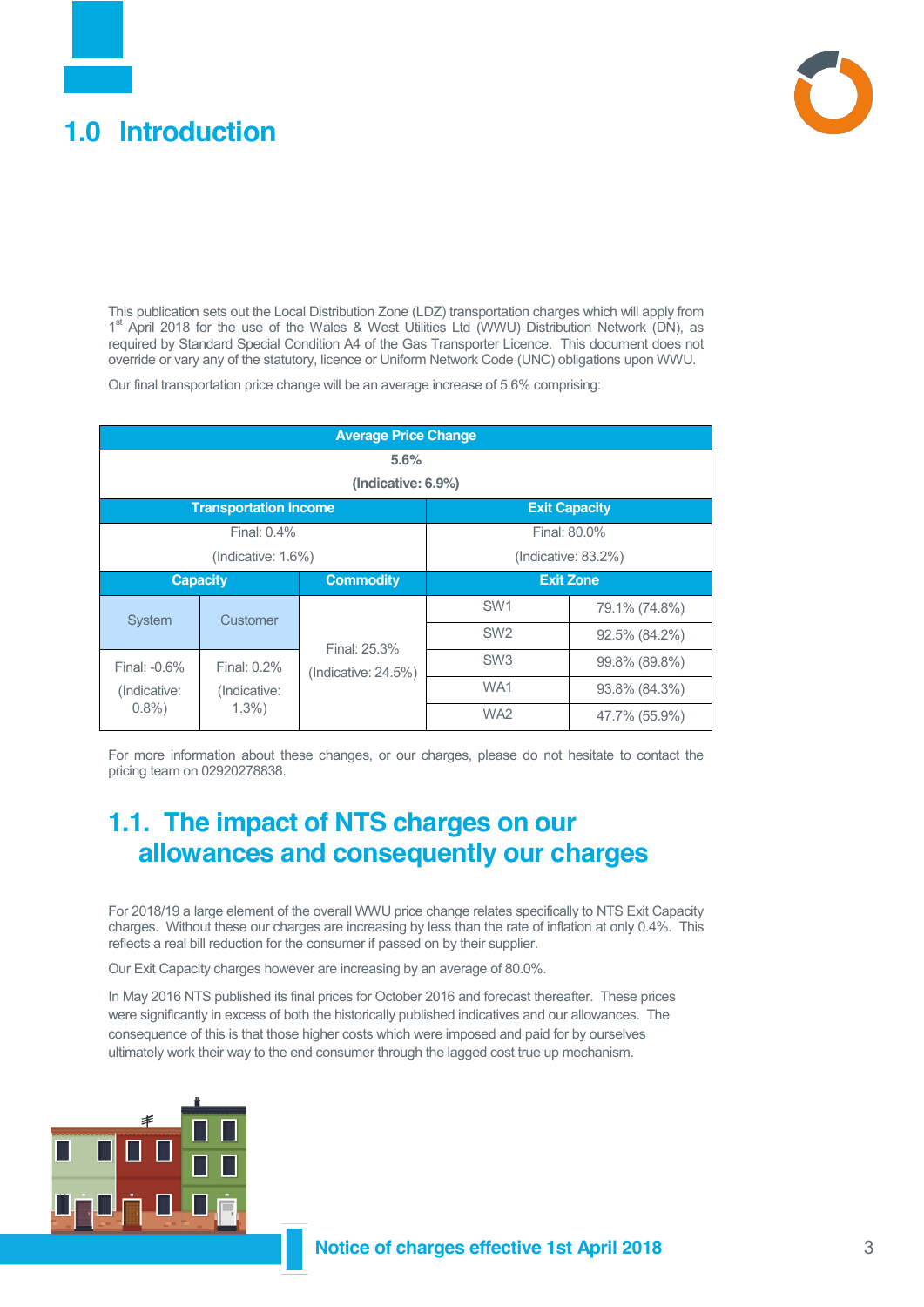

We continue to work with NTS and the industry in delivering a more predictable and stable charging regime from the NTS. This should result in a reduction in the volatility of charges to ourselves and consequently passed on through our exit capacity charges two years later. It is expected this new regime for NTS will be effective from October 2019.

Where exit capacity costs are forecast to vary from allowances set as part of the price control it is within the Networks ability to request Ofgem to amend future allowances to align with the revised cost profile. We have taken this action in respect of the large increases in charges levied by the NTS. Examples of the scale of the change to individual unit rates for exit points within our region include:

| <b>Exit point</b> | <b>Price effective 1</b><br>October 2015 | <b>Price effective 1</b><br>October 2016 | Movement (%) |
|-------------------|------------------------------------------|------------------------------------------|--------------|
| Dowlais           | 0.0001                                   | 0.0128                                   | 12,800%      |
| Dyffyn Clydach    | 0.0001                                   | 0.0098                                   | 9,800%       |
| Gilwern           | 0.0001                                   | 0.0142                                   | 14,200%      |

These changes represented a redistribution of NTS charges with the main beneficiaries being large directly connected loads to the NTS situated outside the geography of WWU.

Consequently since March 2016 we have been forecasting significant rises in Exit Capacity charges from April 2018 and a period of volatility thereafter. This has been communicated via both the Distribution Charging Managers Meetings chaired by the Joint Office and our published Revenue Forecasts (MOD186).

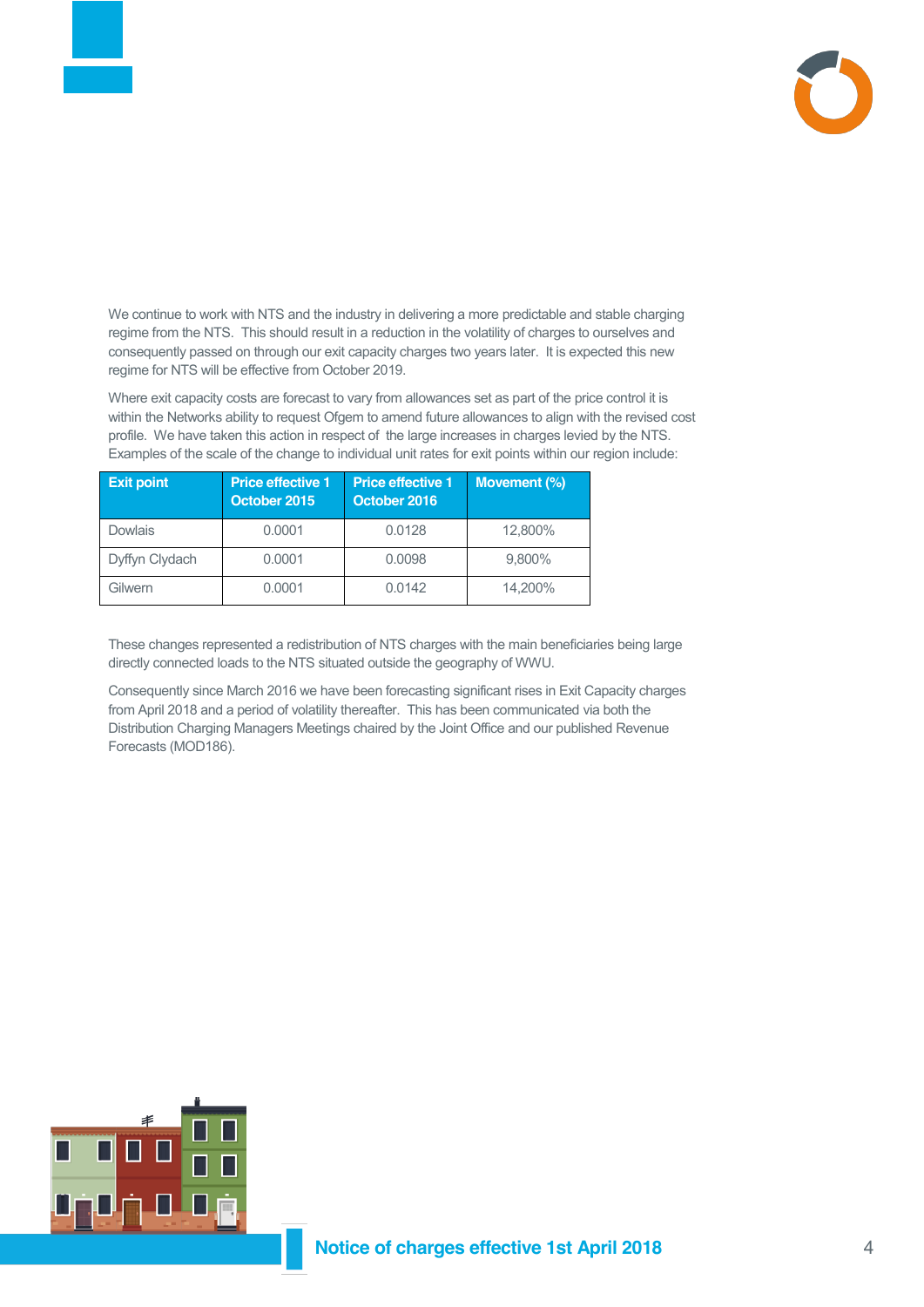

#### **1.2. Changes between Indicative and Final pricing statements**

The prices have been set to recover our Allowed Revenue for 2018/19 in accordance with the RIIO GD1 Price Control charging principles and the apportionment of charges as set out in Uniform Network Code (UNC) Section Y.

In setting prices, WWU must consider what revenue is forecast to be collected against what it is allowed to collect: Our final charges are lower on average than those presented at our Indicative statement in October 2017

|                            | <b>Forecast</b><br>collection for<br>2018/19 (£'m) | <b>Forecast</b><br>allowance for<br>2018/19 (£'m) | <b>Delta required</b><br>to be resolved<br>(E'm) | <b>Price change</b><br>required |
|----------------------------|----------------------------------------------------|---------------------------------------------------|--------------------------------------------------|---------------------------------|
| Transportation             | 380.1                                              | 381.6                                             | 1.5                                              | $0.4\%$                         |
| <b>Exit Capacity</b>       | 26.5                                               | 47.7                                              | 21.2                                             | 80.0%                           |
| At Final                   | 406.6                                              | 429.3                                             | 22.7                                             | 5.6%                            |
| At Indicative              | 400.8                                              | 428.5                                             | 27.7                                             | 6.9%                            |
| Change since<br>indicative | 5.8                                                | 0.8                                               | $-5.0$                                           | $-1.3%$                         |

Our forecast collection has increased by £5.8m (1%), a result of movements in assumed AQ for the December Snapshot. This also accounts for expected changes resulting from the data fixes occurring as part of the Unidentified Gas (UiG) work streams, which have resulted in an increased chargeable base.

The 2018/19 allowance has increased by a total of £0.8m. This comprises:

- x £0.7m which is expected to be collected on behalf of the Supplier of Last Resort (SoLR) claim to be made in January 2018;
- £0.8m arises from Ofgems AIP direction which was required to publish a Cost of Debt index of 2.03% against our internal forecast of 1.95%; and
- A £0.7m reduction by including the hand back of monies collected from our theft of gas recoveries from 2016/17.

As the increase in forecast collection exceeds the increase in forecast allowance, the resulting price change required is lower.

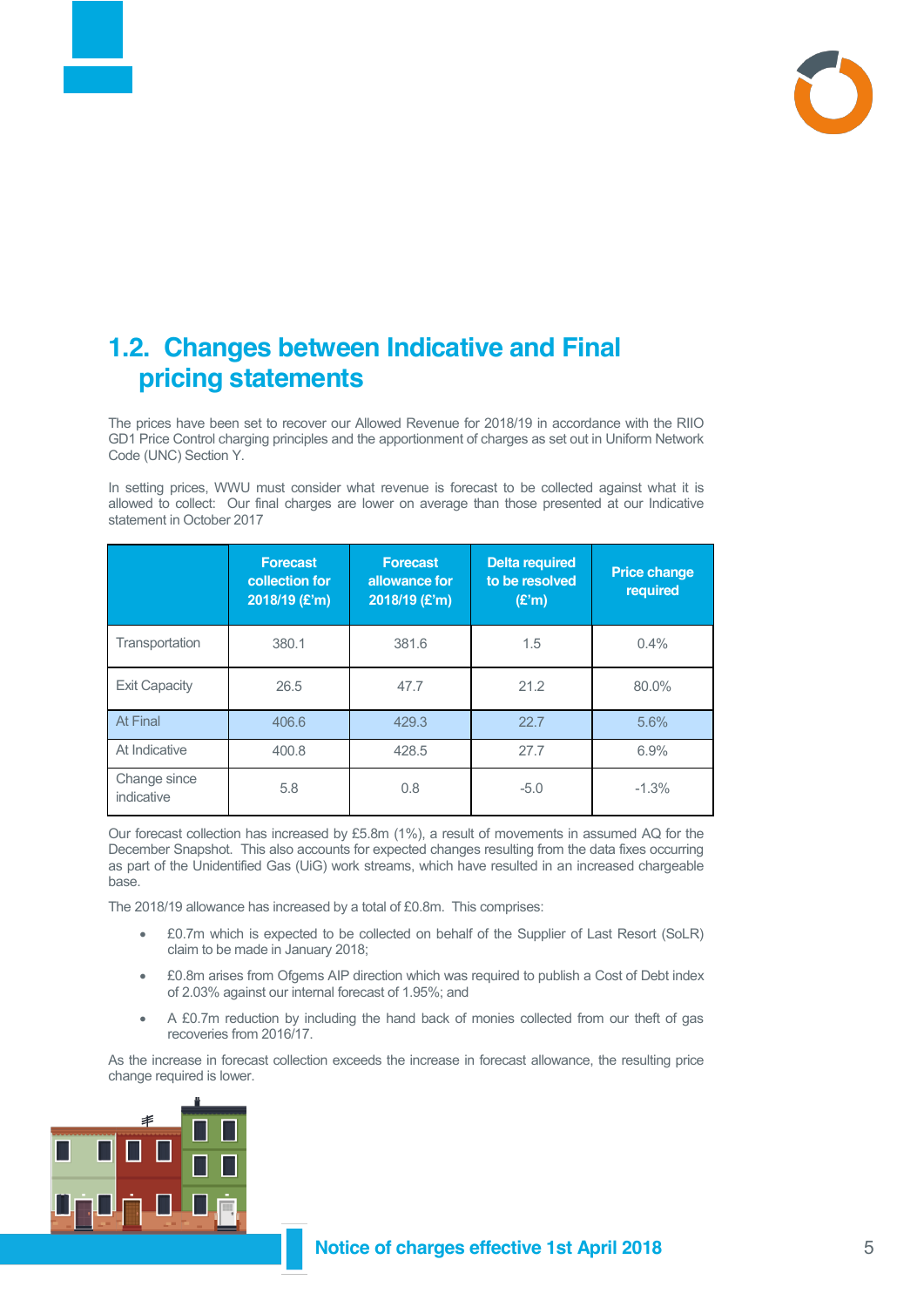

#### **1.3. Uniform Network Code (UNC)**

UNC is supported by an integrated set of computer systems currently referred to as UK Link. The charges and formulae in this booklet will be used in the calculation of charges within UK Link, which are definitive for billing purposes.

There are a number of areas of the UNC that impact upon the cost to Shippers of using the transportation network, such as imbalance charges, scheduling charges, capacity over-runs and ratchets, top-up neutrality charges and contractual liability. Reference should be made to the UNC – as modified from time to time – for details of such charges and liabilities. The UNC and related documents can be found on the Joint Office of Gas Transporters website [\(www.gasgovernance.co.uk\)](http://www.gasgovernance.co.uk/).

#### **1.4. Invoicing**

The Xoserve Invoicing team produce and issue the invoices that are derived from the transportation charges shown within this publication. To clarify the link between pricing and invoicing, charge codes and invoice names are included in Section 6.

For more information on invoicing, please contact Xoserve, the invoicing service provider, via e-mail at [css\\_billing@xoserve.com.](mailto:css_billing@xoserve.com)

#### **1.5. Distribution Price Control Formula – RIIO GD1**

Distribution charges are derived in relation to a price control formula set by Ofgem within the RIIO framework. This formula dictates the maximum revenue that can be earned from the transportation of gas. Should the DN operator earn more or less than the maximum permitted revenue in any formula year, a compensating adjustment is made two years hence. Under the revised Licences the normal date for changing any of the charges will be 1 April annually.

Within the Network price control, revenue recovery is split between LDZ system charges and LDZ customer charges. The relative level of these charges is based on the relative level of costs of these areas of activity. LDZ exit capacity charges recover the costs passed through from National Grid Transmission.

The prices levied for 2018/19 are set in accordance with the current forecast maximum allowed revenue for both transportation income and exit capacity income. Section 2 sets out in more detail how our allowance is derived.

#### **1.6. Theft of Gas**

The licensing regime places incentives on Transporters, Shippers and Suppliers to take action in respect of suspected theft of gas. Certain costs associated with individual cases of theft are recovered through transportation charges. The charges reflect these requirements, with the Transporter not gaining or losing financially when taking one year with another.

The total transportation income for 2018/19 has been decreased by £0.6m in respect of net recoveries made in 2016/17 by WWU under its licence obligation.

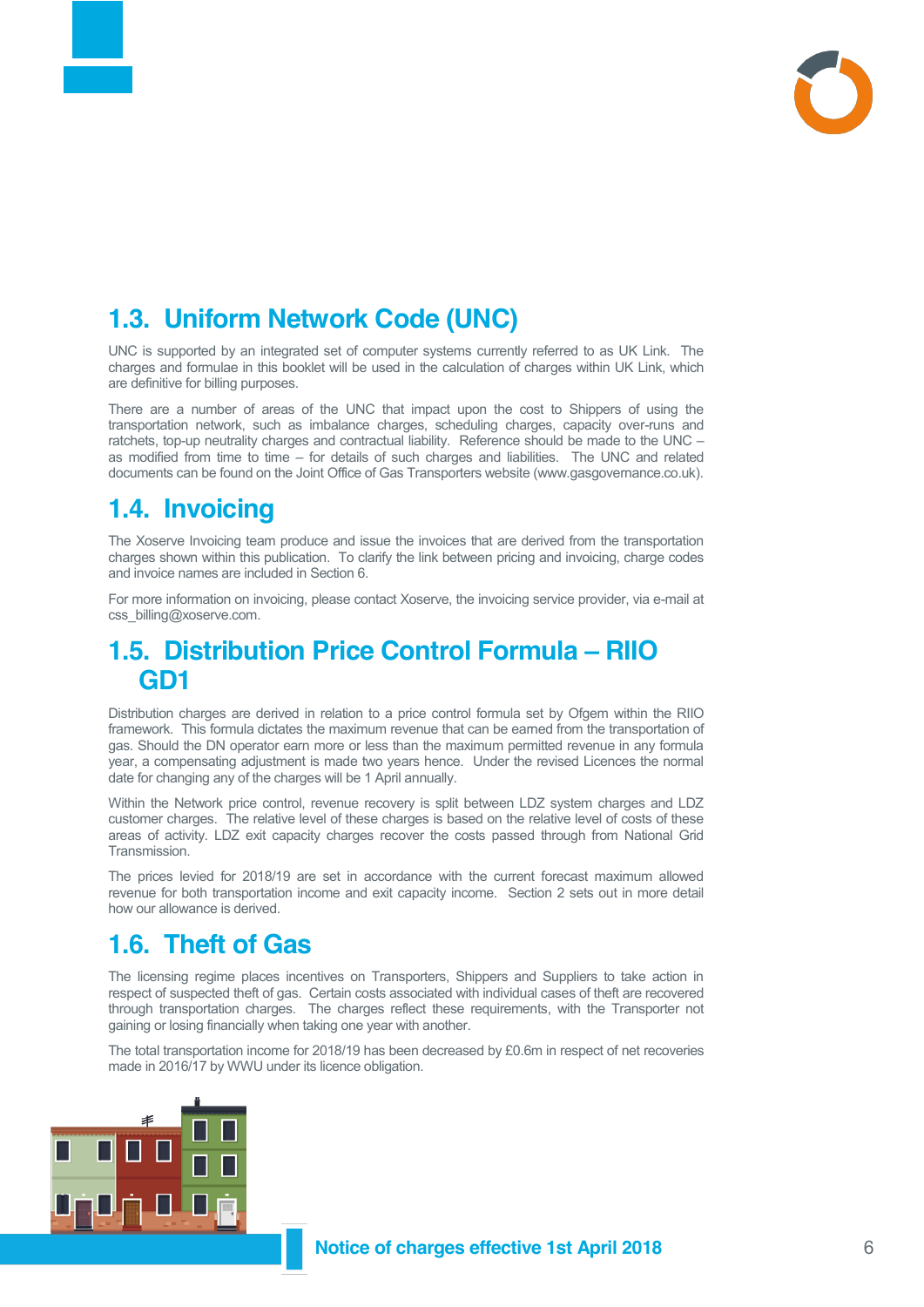

#### <span id="page-6-0"></span>**2.1. Maximum Allowed Revenue**

RIIO GD1 requires networks to set charges to collect the forecast allowed revenue calculated under the price control. This allowance is split between transportation revenue, and Exit Capacity revenue which recovers the costs incurred from utilising the upstream network, the National Transmission System (NTS).

|                      | <b>Forecast allowed</b><br>revenue for<br>2017/18 (£'m) | <b>Forecast allowed</b><br>revenue for<br>2018/19 (£'m) | Movement (£'m) | Movement (%) |
|----------------------|---------------------------------------------------------|---------------------------------------------------------|----------------|--------------|
| Transportation       | 379.4                                                   | 381.6                                                   | 2.2            | $1\%$        |
| <b>Exit Capacity</b> | 23.8                                                    | 47.7                                                    | 23.9           | 100%         |
| Total                | 403.2                                                   | 429.3                                                   | 26.1           | 6%           |

Final allowed revenue is not known until the completion of the relevant year. This is because some licence terms will not crystallise until the completion of the relevant year. Currently 2018/19 allowed revenue forecast includes an assumption for:

1. NIA (National Innovation Allowance) which is allowed based on the minimum of either 90% of incurred expenditure in the year or 90% of 0.5% of base allowance.

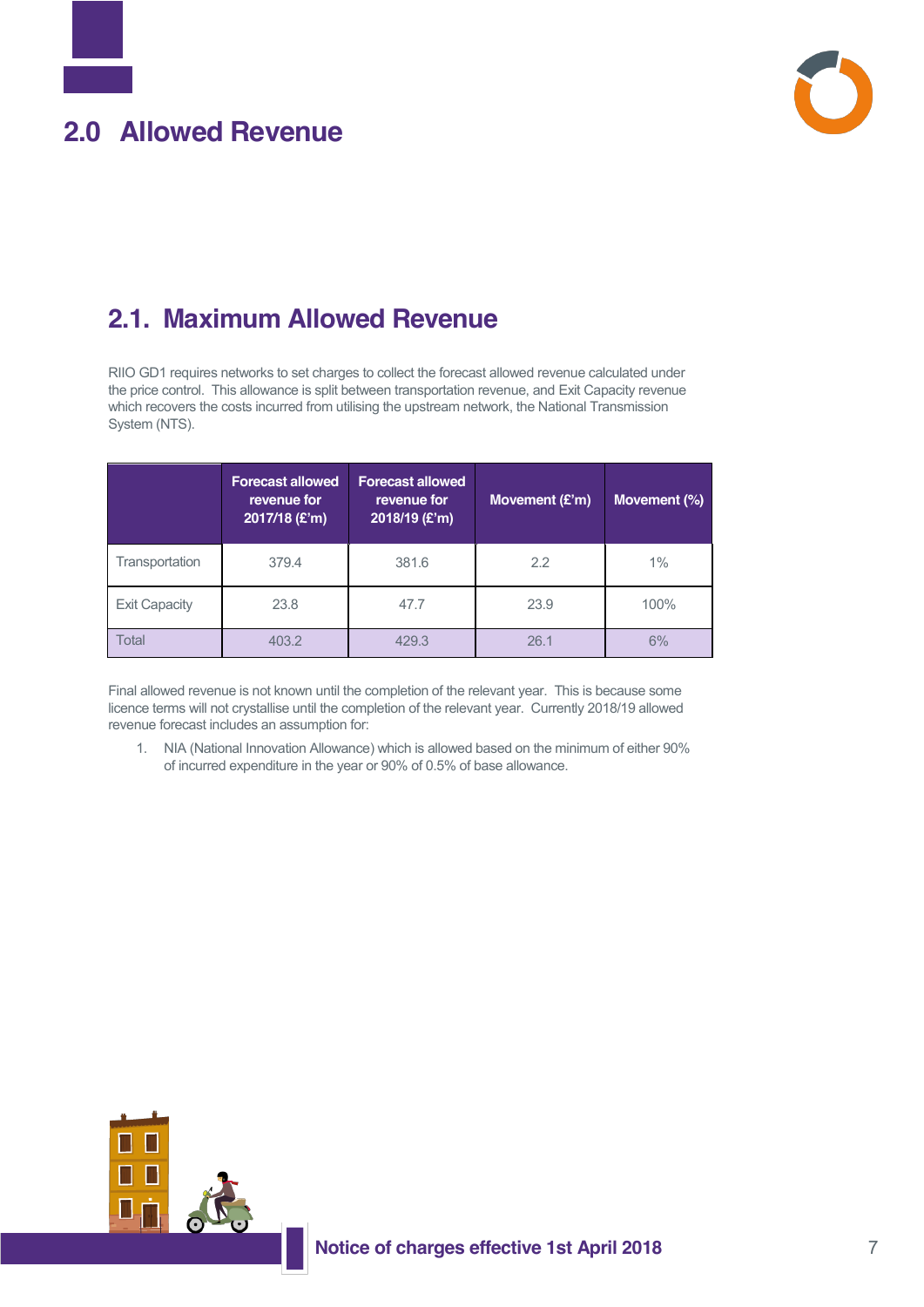



#### **2.2. Transportation Revenue (£381.6m)**

Our forecasted maximum allowed transportation revenue increases by £2.2m in 2018/19.





#### **Movements between 2017/18 and 2018/19 Transportation Allowed Revenue**

Whilst the overall movement of £2.2m can be seen as a relatively small movement year on year, the underlying drivers which make up the network allowance have individually moved. Most notably 2018/19 sees:

- 1. A larger reduction through K, a result of an over recovery in 2016/17
- 2. Increased inflation taking final proposals from 2009/10 prices to current prices. This reflects the trend towards 3% inflation in the UK and is representative of the cost inflation a network would anticipate to experience.
- 3. A higher give back from MODt reflecting predominantly the reductions in cost of debt compared to at final proposals
- 4. Increased reduction from cost true ups, reflecting the TRUt calculation which adjusts for the movement in inflation between price setting and final allowance calculation.

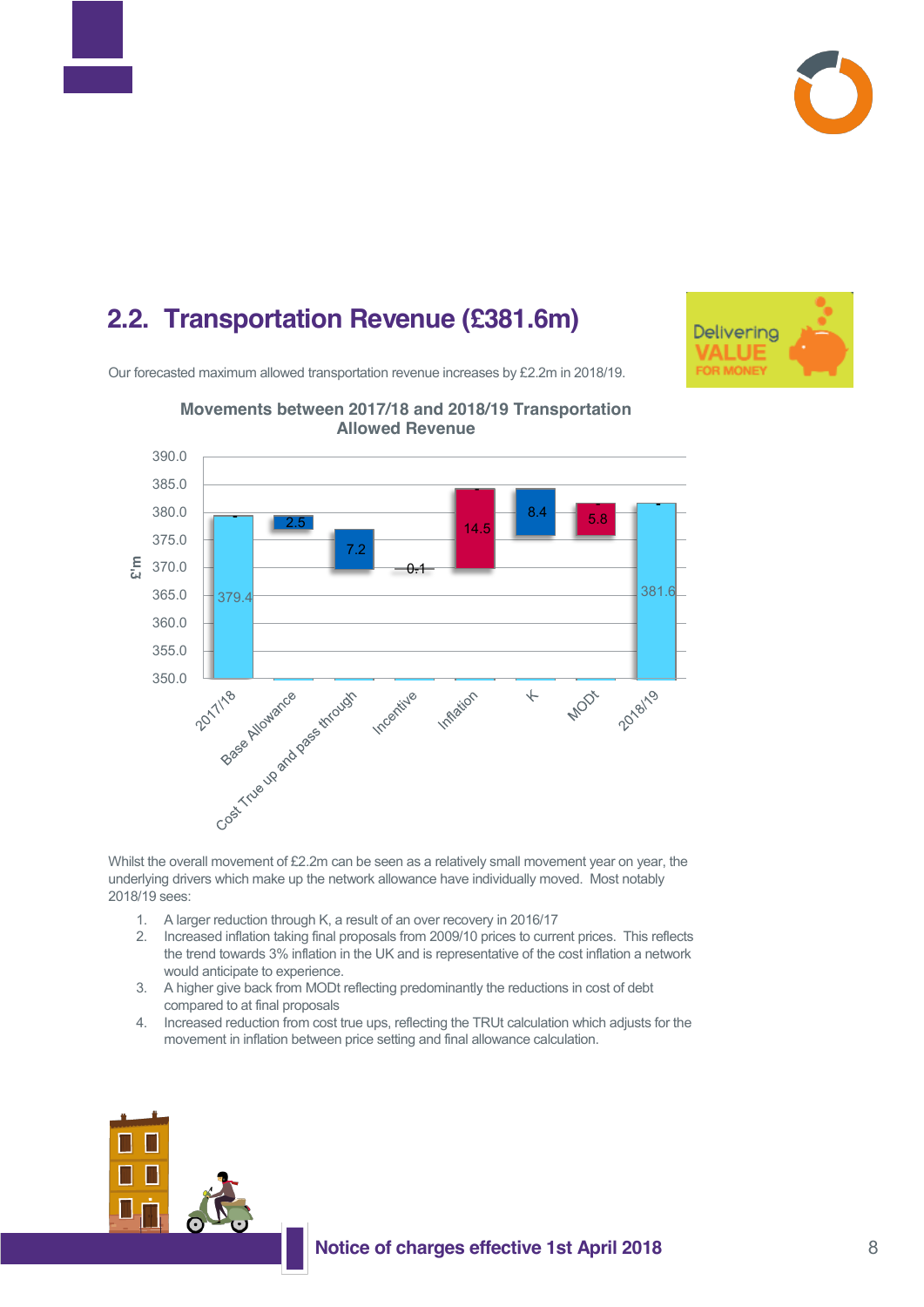

#### **2.3. Exit Capacity Revenue (£47.7m)**

Following the implementation of Uniform Network Cost Modification 0195AV, industry arrangements for the charging of NTS Exit Capacity costs changed on 1<sup>st</sup> October 2012. National Grid Transmission (NTS) invoices Distribution Networks (DNs) based on the NTS published prices effective, and the Exit Point bookings made by the DNs. Ofgem provide an allowance to networks to recover the anticipated cost of Exit Capacity, and a mechanism to adjust where these costs fall outside those anticipated. For 2018/19 our allowances double to £47.7m:



**Movements between 2017/18 and 2018/19 Exit Allowed Revenue**

In May 2016 NTS published its final prices for October 2016 and forecast thereafter. These prices were significantly in excess of both the historically published indicatives and our allowances. The consequence of this is that those higher costs which were imposed and paid for by ourselves ultimately work their way to the end consumer through the lagged cost true up mechanism (9.8m). Additionally, as the NTS forecast these higher charges would continue, Ofgem permitted an increase in the base allowance for NTS Exit, directed through the Annual Iteration Process (£12.6m). If NTS forecasts remain reliable this would mean that in future years the impact of the cost true up will be reduced.

We continue to work with NTS, and the industry in delivering a more predictable and stable charging regime from the NTS. This should result in a reduction in the volatility of charges to ourselves and consequently passed on through our exit capacity charges two years later. It is expected this new regime for NTS will be effective from October 2019.

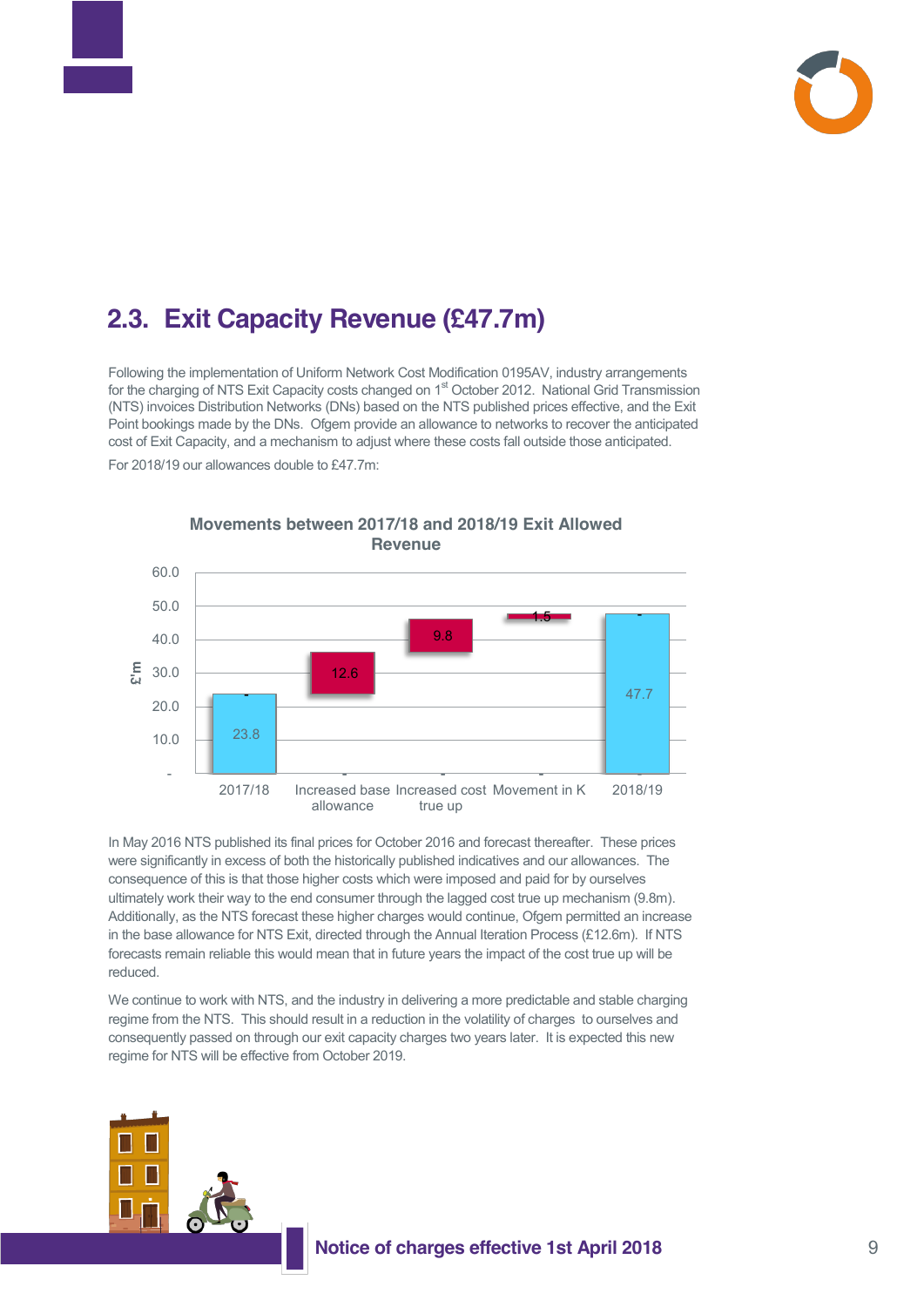

## <span id="page-9-0"></span>**3.0 Transportation Charges**



## **3.1. Final Charges from 1 April 2018**

|                                               | <b>Current Price (effective</b><br>from 1 April 2017) | <b>Final Prices effective 1</b><br><b>April 2018</b> |  |
|-----------------------------------------------|-------------------------------------------------------|------------------------------------------------------|--|
| <b>LDZ SYSTEM COMMODITY</b><br><b>CHARGES</b> | Pence per kwh                                         |                                                      |  |
| UP TO 73,200 KWH PER ANNUM                    | 0.0252                                                | 0.0316                                               |  |
| 73,200 KWH - 732,000 KWH PER<br><b>ANNUM</b>  | 0.0220                                                | 0.0276                                               |  |
|                                               | 0.2555                                                | 0.3201                                               |  |
| 732,000 KWH PER ANNUM AND<br><b>ABOVE</b>     |                                                       | x SOQ ^                                              |  |
|                                               | $-0.2775$                                             | $-0.2775$                                            |  |
| SUBJECT TO A MINIMUM RATE<br>OF               | 0.0018                                                | 0.0023                                               |  |

| <b>LDZ SYSTEM CAPACITY</b><br><b>CHARGES</b> | Pence per peak day kwh per day |           |
|----------------------------------------------|--------------------------------|-----------|
| UP TO 73,200 KWH PER ANNUM                   | 0.1874                         | 0.1863    |
| 73,200 KWH - 732,000 KWH PER<br><b>ANNUM</b> | 0.1626                         | 0.1616    |
|                                              | 1.4559                         | 1.4472    |
| 732,000 KWH PER ANNUM AND<br><b>ABOVE</b>    |                                | x SOQ ^   |
|                                              | $-0.2513$                      | $-0.2513$ |
| SUBJECT TO A MINIMUM RATE<br>OF              | 0.0138                         | 0.0137    |

| <b>LDZ CUSTOMER CAPACITY</b><br><b>CHARGES</b> | Pence per peak day kwh per day |           |
|------------------------------------------------|--------------------------------|-----------|
| UP TO 73,200 KWH PER ANNUM                     | 0.0992                         | 0.0994    |
| 73,200 KWH - 732,000 KWH PER<br><b>ANNUM</b>   | 0.0039                         | 0.0039    |
|                                                | 0.0783                         | 0.0785    |
| 732,000 KWH PER ANNUM AND<br><b>ABOVE</b>      | x SOQ ^                        |           |
|                                                | $-0.2100$                      | $-0.2100$ |

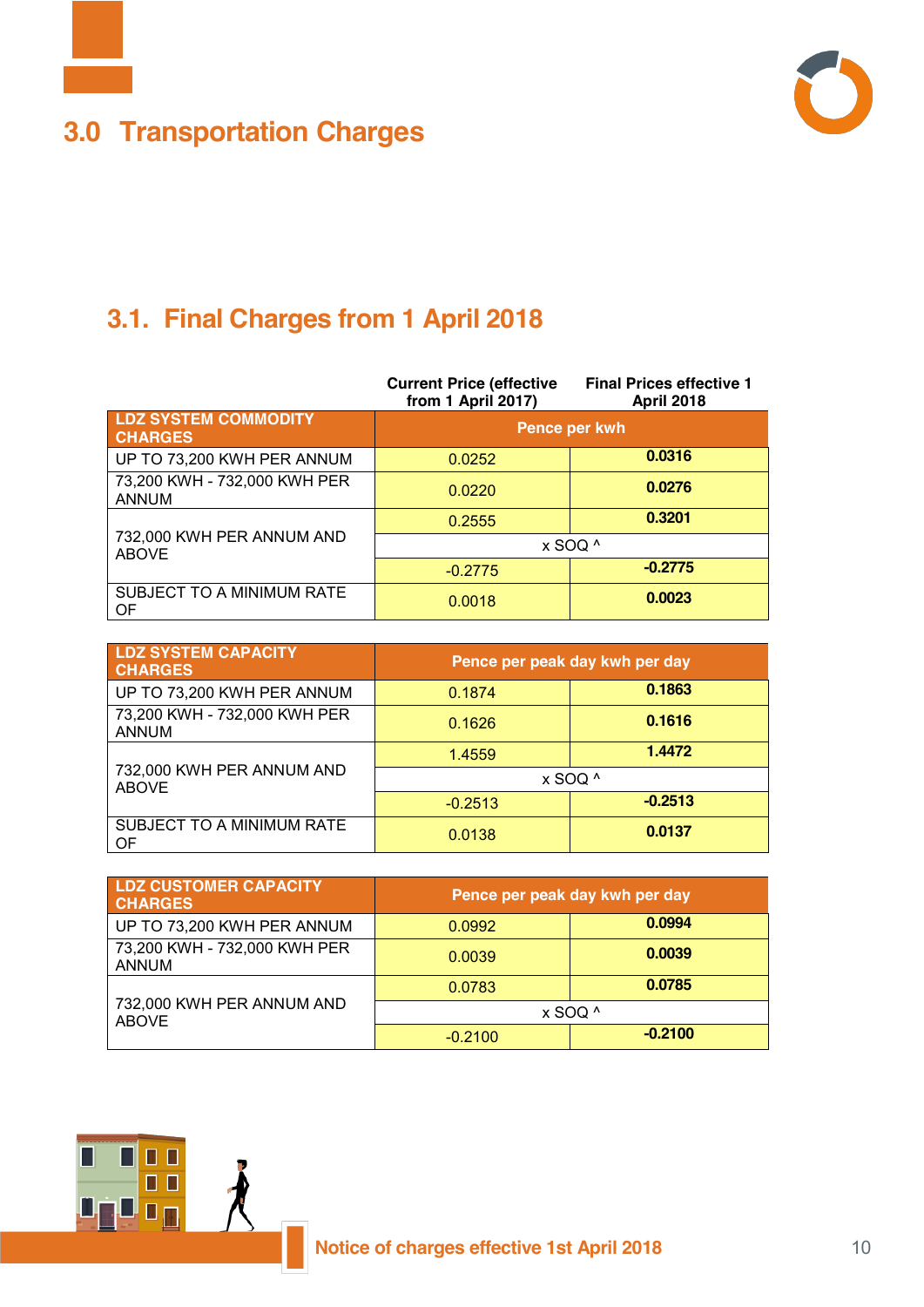

| <b>LDZ CUSTOMER FIXED</b><br><b>CHARGES</b>                  |         | Pence per day |
|--------------------------------------------------------------|---------|---------------|
| 73,200 KWH - 732,000 KWH PER<br>ANNUM - BI ANNUAL READ SITES | 30.8323 | 30.8940       |
| 73,200 KWH - 732,000 KWH PER<br>ANNUM - MONTHLY READ SITES   | 32.8297 | 32.8954       |

|                                                        | <b>Current Price effective</b><br>from 1 April 2017 | <b>Indicative Prices effective</b><br>1 April 2018 |
|--------------------------------------------------------|-----------------------------------------------------|----------------------------------------------------|
| <b>EXIT CAPACITY UNIT RATES BY</b><br><b>EXIT ZONE</b> |                                                     | Pence per peak day kwh per day                     |
| SW <sub>1</sub>                                        | 0.0119                                              | 0.0213                                             |
| SW <sub>2</sub>                                        | 0.0177                                              | 0.0341                                             |
| SW <sub>3</sub>                                        | 0.0256                                              | 0.0512                                             |
| WA1                                                    | 0.0172                                              | 0.0333                                             |
| WA2                                                    | 0.0068                                              | 0.0100                                             |

#### **3.2. Optional LDZ Charge**

The optional LDZ tariff is available, as a single charge, as an alternative to the standard LDZ system charges. This tariff may be attractive to large loads located close to the NTS. The rationale for the optional tariff is that, for large Network loads located close to the NTS or for potential new Network loads in a similar situation, the standard LDZ tariff can appear to give perverse economic incentives for the construction of new pipelines when Network connections are already available. This could result in an inefficient outcome for all system users.

The charge is calculated using the function below:

п п

 $\blacksquare$ 

| Pence per peak day kWh per day                                    |
|-------------------------------------------------------------------|
| 902 x $[(SOQ)^{(-0.834]} \times D + 772 \times (SOQ)^{(-0.717)}]$ |

Where: (SOQ) is the Registered Supply Point Capacity, or other appropriate measure, in kWh per day and D is the direct distance, in km, from the site boundary to the nearest point on the NTS. Note that  $^{\wedge}$ means "to the power of".

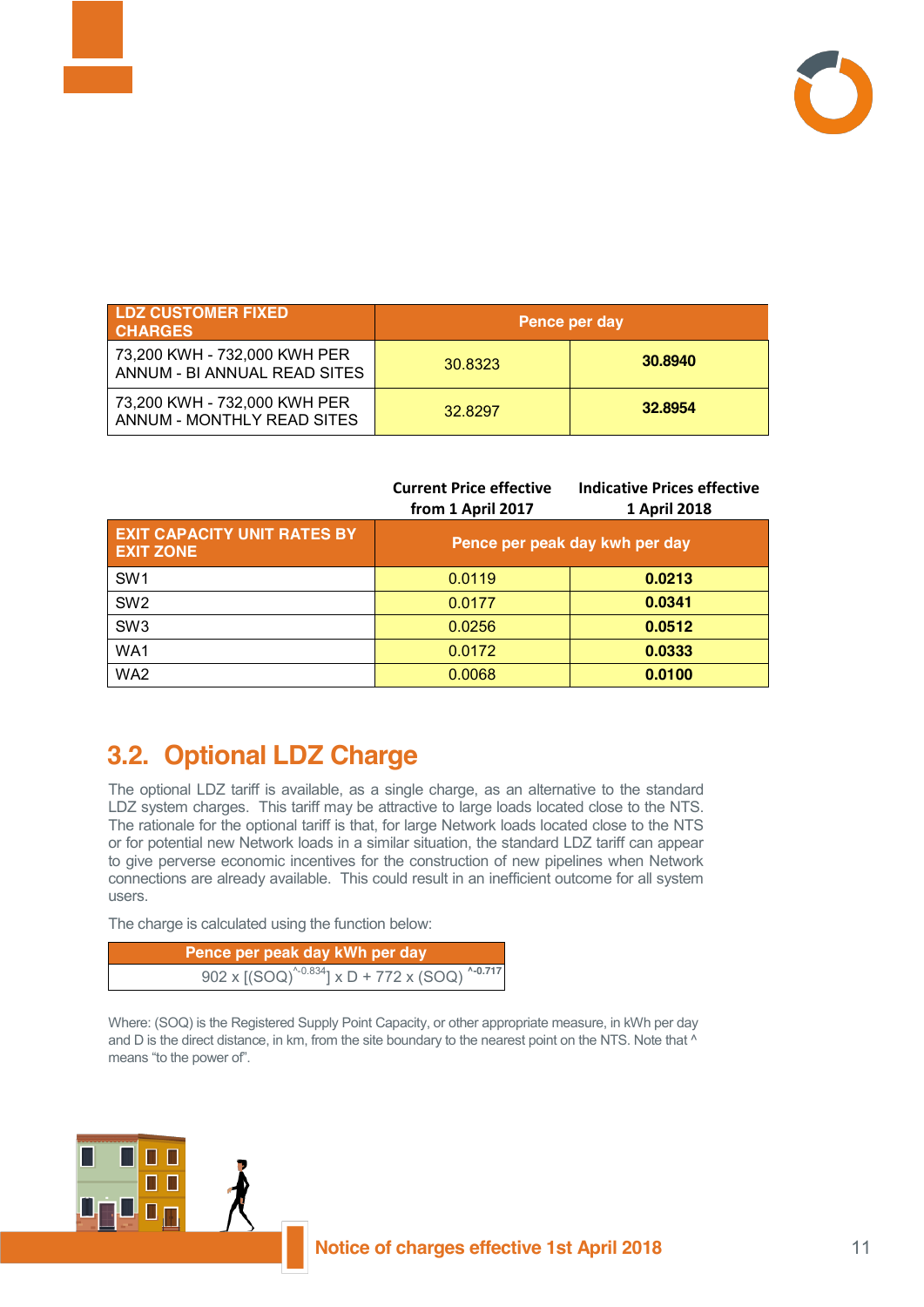# <span id="page-11-0"></span>**4.0 Other Charges**



#### **4.1.Shared supply meter point arrangements**

An allocation service for daily metered supply points with AQs of more than 58,600 mWh per annum is available. This allows up to four (six for Very Large Daily Metered Customers, those with an AQ of more than 1,465,000 mWh/annum) shippers / suppliers to supply gas through a shared supply meter point.

The allocation of daily gas flows between the shippers / suppliers can be done either by an appointed agent or by the transporter.

The administration charges which relate to these arrangements are shown below. Individual charges depend on the type of allocation service nominated and whether the site is telemetered or nontelemetered.

The charges are (expressed as £ per shipper per supply point):

|                                    | <b>Telemetered</b> | Non-telemetered |
|------------------------------------|--------------------|-----------------|
| Set-up charge                      | £107.00            | £183.00         |
| Shipper-shipper<br>transfer charge | £126.00            | £210.00         |
| Daily charge                       | £2.55              | £2.96           |

#### **Agent Service**

#### **Transporter Service**

|                                    | <b>Telemetered</b> | Non-telemetered |
|------------------------------------|--------------------|-----------------|
| Set-up charge                      | £107.00            | £202.00         |
| Shipper-shipper<br>transfer charge | £126.00            | £210.00         |
| Daily charge                       | £2.55              | £3.05           |

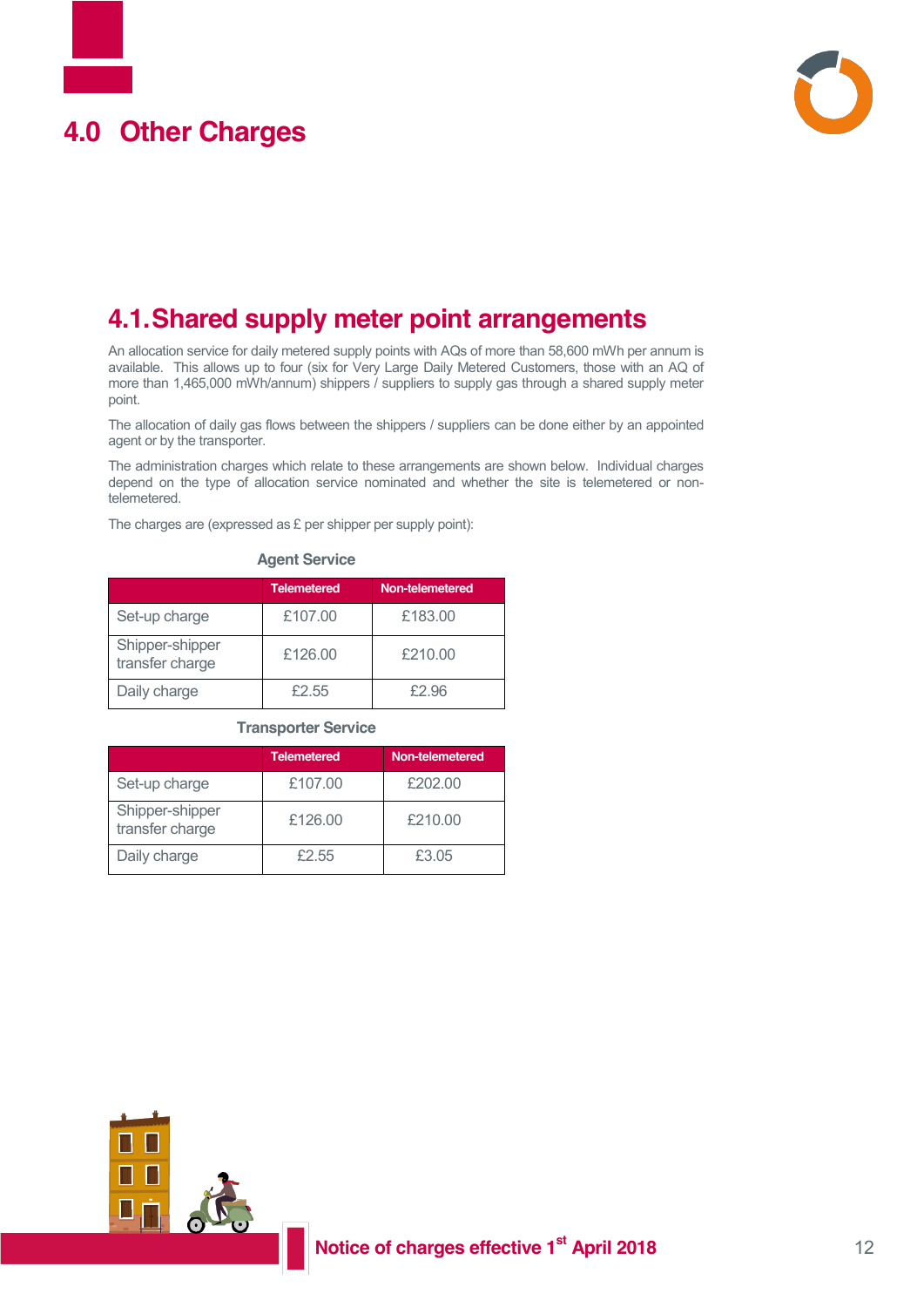# <span id="page-12-0"></span>**5.0 LDZ System Entry**



#### **5.1.DN Entry Commodity Charge/Credit**

DN Entry Commodity charges reflect the costs of receiving gas from an entry point at a lower pressure tier than the NTS. The charge/credit will differ according to the amount of gas entering the network system, the pressure tier at which the gas enters the system and the operational costs resulting from the entry point.

The charge, which comprises the following three elements, is an adjustment to the full transportation charge:

- **i. Lower System Usage**: For the gas received from this source the Shippers will get a credit in recognition that the gas has entered the network at a lower pressure tier, thus using less of the network system.
- **ii. Avoidance of Exit Capacity**: The Shipper will receive a credit for the avoidance of exit capacity charges as they have not taken gas which has entered the Wales & West network through the National Transmission offtake point.
- **iii. Operational Costs:** The Shipper will be charged an operational cost, principally maintenance, relating to the equipment owned and operated by the Gas Distribution Network.

The sum of the above three components may result in either a credit or a debit to the Shipper. The table below gives the entry commodity unit price for all known sites within the Wales & West Network set to operate during 2018/19. Where additional sites are connected which are not currently planned to flow during 2018/19 these will be published if and when information on pressure tier, specific opex costs and flows are available. Typically this may not be until a Gemini site name is allocated to the connection.

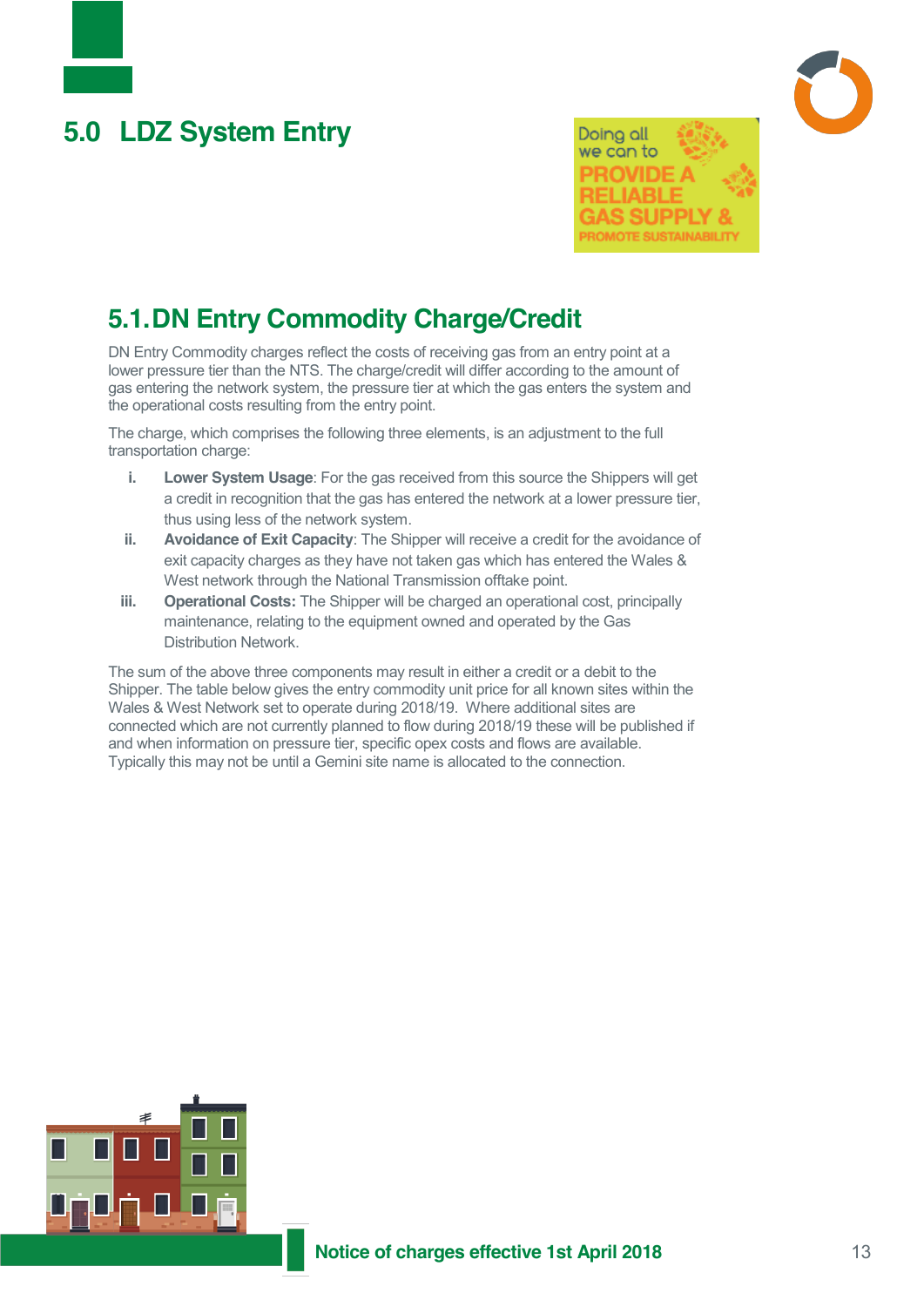



#### **LDZ System Entry Commodity Charge/Credit by DN Entry point**

| <b>Site Name</b>                           | <b>GEMINI</b><br><b>Name</b> | <b>Alias</b>                               | <b>LDZ System Entry</b><br><b>Commodity</b><br>Charge (p/kWh)<br><b>Current Prices</b> | <b>LDZ System Entry</b><br><b>Commodity Charge</b><br>(p/kWh)<br><b>FINAL prices</b><br>effective 1 April<br>2018 |
|--------------------------------------------|------------------------------|--------------------------------------------|----------------------------------------------------------------------------------------|-------------------------------------------------------------------------------------------------------------------|
| <b>BROMHAM HOUSE</b><br><b>FARM</b>        | <b>BROMOS</b>                |                                            | $-0.0679$                                                                              | $-0.1012$                                                                                                         |
| <b>CANNINGTON</b><br><b>BIOMETHANE</b>     | <b>CANNOS</b>                |                                            | $-0.0712$                                                                              | $-0.1046$                                                                                                         |
| <b>BISHOPS CLEEVE</b><br><b>BIOMETHANE</b> | <b>CLEEOS</b>                | <b>Grundon Landfill</b><br>/ Wingmoor Farm | $-0.0539$                                                                              | $-0.0924$                                                                                                         |
| <b>ENFIELD</b><br><b>BIOMETHANE</b>        | <b>ENFDOS</b>                |                                            | $-0.0250$                                                                              | $-0.0554$                                                                                                         |
| <b>FIVE FORDS</b><br><b>BIOMETHANE</b>     | <b>FIVEOS</b>                |                                            | 0.0086 (Charge)                                                                        | $-0.0163$                                                                                                         |
| <b>FRADDON</b>                             | <b>FRADOS</b>                | Penare Farm                                | $-0.0545$                                                                              | $-0.0875$                                                                                                         |
| <b>FROGMARY</b><br><b>BIOMETHANE</b>       | <b>FROGOS</b>                |                                            | $-0.0593$                                                                              | $-0.1012$                                                                                                         |
| <b>GREAT HELE</b><br><b>BIOMETHANE</b>     | <b>HELEOS</b>                | Nadder Lane                                | $-0.0250$                                                                              | $-0.0591$                                                                                                         |
| <b>HELSCOTT FARM</b>                       | <b>HELSOS</b>                |                                            | $-0.0679$                                                                              | $-0.1012$                                                                                                         |
| <b>NORTHWICK</b>                           | <b>NOCKOS</b>                |                                            | $-0.0481$                                                                              | $-0.0739$                                                                                                         |
| <b>PENNANS FARM</b>                        | <b>PENSOS</b>                |                                            | $-0.0679$                                                                              | $-0.1012$                                                                                                         |
| <b>ROTHERDALE</b>                          | <b>ROTHOS</b>                | Vale Green 2                               | $-0.0361$                                                                              | $-0.0710$                                                                                                         |
| <b>SPITTLES FARM</b>                       | <b>SPITOS</b>                | <b>Bearley Farm</b>                        | $-0.0679$                                                                              | $-0.1012$                                                                                                         |
| <b>SPRINGHILL</b><br><b>BIOMETHANE</b>     | <b>SPNGOS</b>                |                                            | $-0.0250$                                                                              | $-0.0505$                                                                                                         |
| <b>AVONMOUTH</b><br><b>WESSEX</b>          | <b>WESXOS</b>                | <b>Wessex Water</b>                        | $-0.0779$                                                                              | $-0.1119$                                                                                                         |
| <b>WILLAND</b>                             | <b>WILLOS</b>                |                                            | $-0.0679$                                                                              | $-0.1012$                                                                                                         |
| <b>WYKE FARM</b>                           | <b>WYKEOS</b>                |                                            | $-0.0712$                                                                              | $-0.1071$                                                                                                         |
| <b>LORDS MEADOW</b>                        | <b>TBC</b>                   | Crediton                                   | $-0.0679$                                                                              | $-0.1012$                                                                                                         |

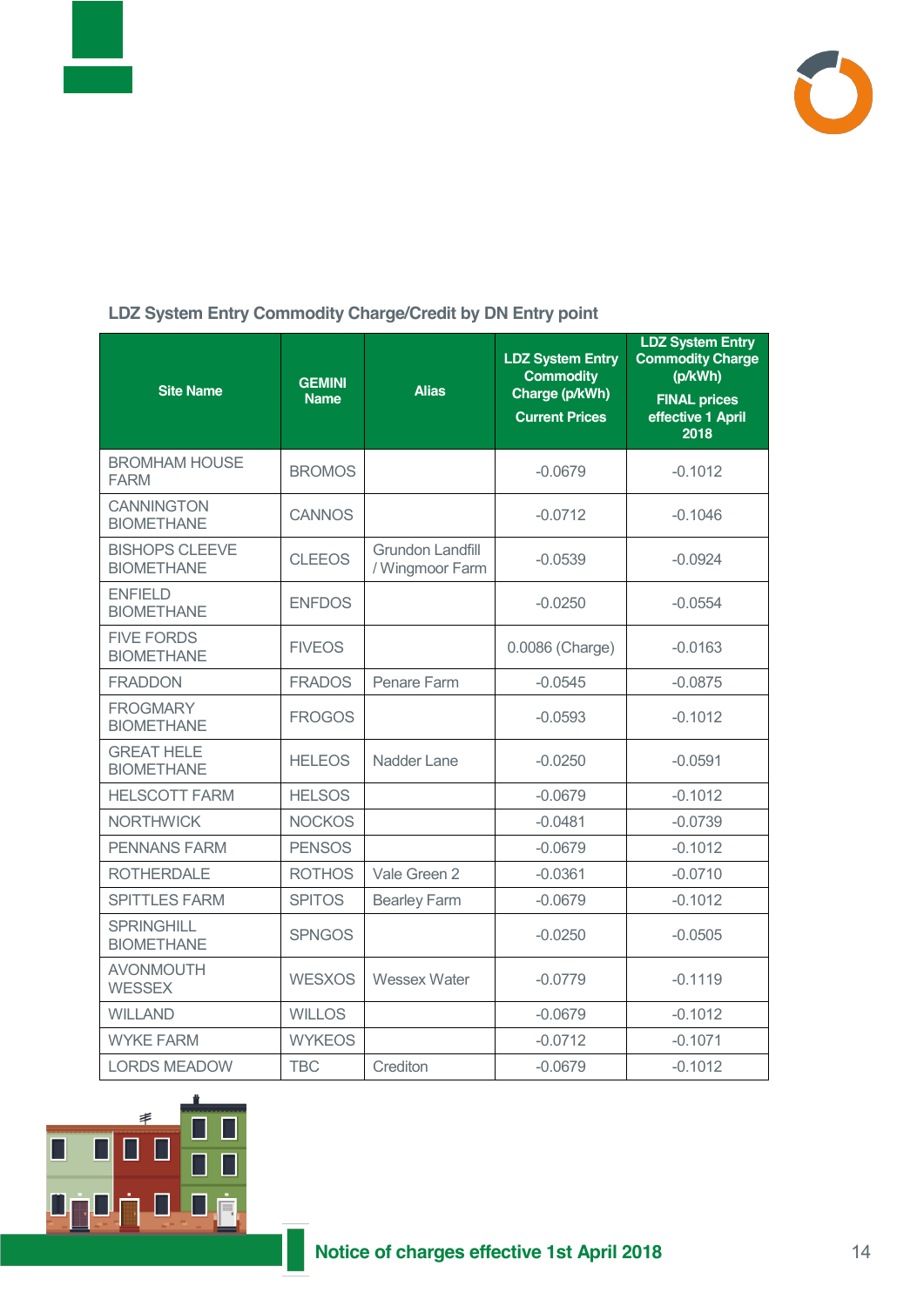

### <span id="page-14-0"></span>**6.0 Charge Types and Invoice Mapping**



#### **6.1. Xoserve Charge Mapping**

The following list presents the core invoice and charge types reflected in this document, which are billed by Xoserve on our behalf.

A full list of current invoice and charge types is available through the Xoserve Shared Area.

|                                       | <b>Invoice Type</b> | <b>Charge Type</b> |  |  |  |
|---------------------------------------|---------------------|--------------------|--|--|--|
| <b>LDZ Capacity</b>                   |                     |                    |  |  |  |
| <b>Supply Point LDZ Capacity</b>      | CAZ                 | <b>ZCA</b>         |  |  |  |
| <b>CSEP LDZ Capacity</b>              | CAZ                 | 891                |  |  |  |
| Unique Sites LDZ Capacity Charge      | CA <sub>7</sub>     | 871                |  |  |  |
| Unique Sites Optional Tariff          | CAZ                 | 881                |  |  |  |
| <b>Customer Capacity</b>              |                     |                    |  |  |  |
| Customer LDZ Capacity                 | CAZ                 | <b>CCA</b>         |  |  |  |
| <b>Customer Capacity fixed Charge</b> | CAZ                 | CFI                |  |  |  |
| Unique Sites Customer Capacity        | CAZ                 | 872                |  |  |  |
| <b>Commodity</b>                      |                     |                    |  |  |  |
| LDZ Commodity                         | <b>COM</b>          | <b>ZCO</b>         |  |  |  |
| <b>CSEP Commodity</b>                 | <b>COM</b>          | 893                |  |  |  |
| <b>Unique Sites Commodity</b>         | <b>COM</b>          | 878                |  |  |  |
| LDZ System Entry Commodity Charge     | <b>COM</b>          | <b>LEC</b>         |  |  |  |
| <b>Exit Capacity</b>                  |                     |                    |  |  |  |
| <b>LDZ Exit Capacity</b>              | CAZ                 | <b>ECN</b>         |  |  |  |
| <b>CSEP Exit Capacity</b>             | CA <sub>7</sub>     | CO <sub>4</sub>    |  |  |  |
| Unique Sites Exit Capacity            | CAZ                 | 901                |  |  |  |
| <b>Other Charges</b>                  |                     |                    |  |  |  |
| LDZ Shared Supply Admin Charge        | CAZ                 | 883                |  |  |  |
| <b>CSEP Admin Charge</b>              | CA <sub>7</sub>     | 894                |  |  |  |